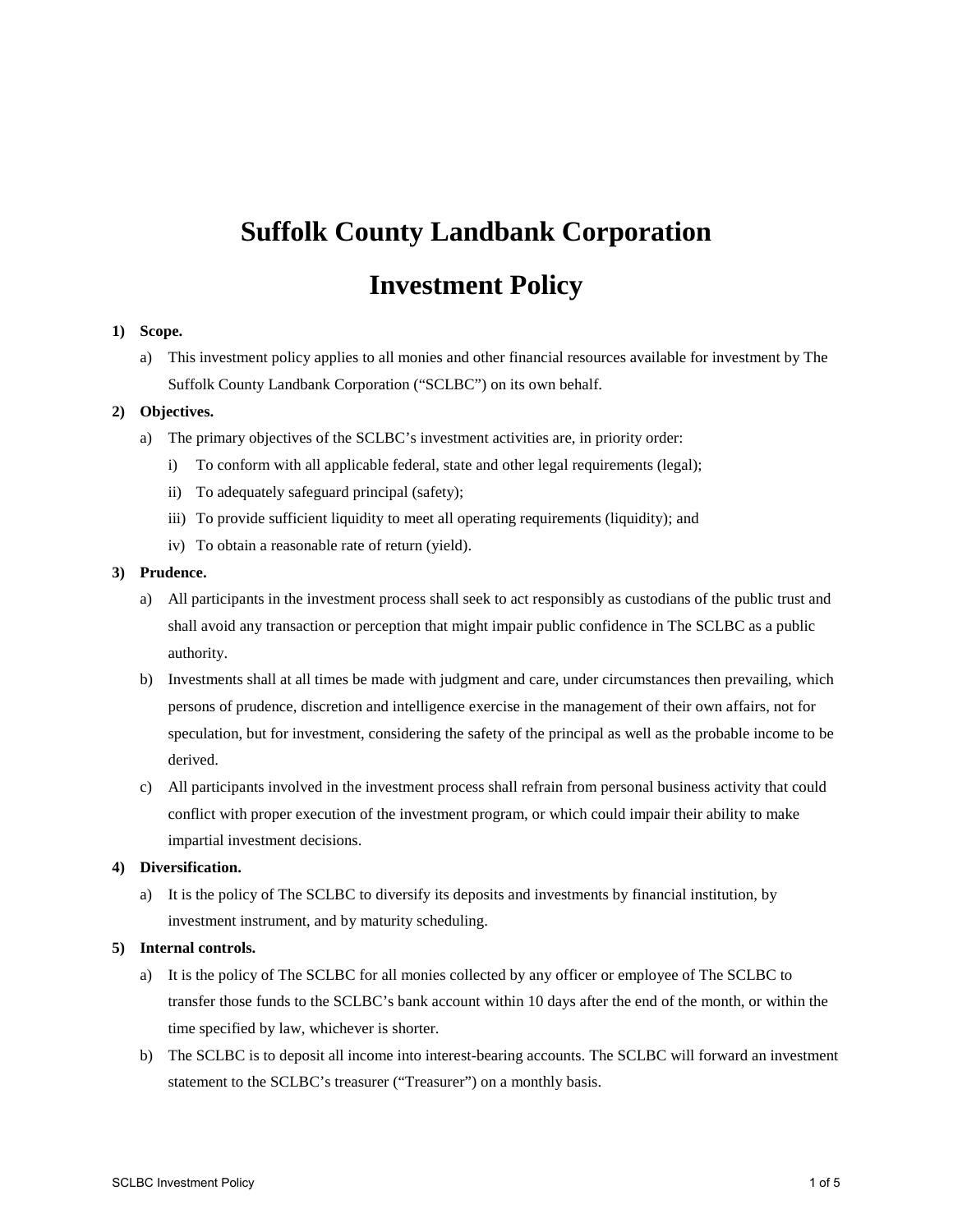c) The Treasurer is responsible for establishing and maintaining an internal control structure to provide reasonable assurance that deposits and investments are safeguarded against loss from unauthorized use or disposition, that transactions are executed in accordance with management's authorization and recorded properly, and are always managed in compliance with applicable laws and regulations.

#### **6) Designation of depositories.**

a) The banks and trust companies authorized for the deposit of SCLBC monies are to be designated each year by a vote of the Board of Directors of the SCLBC.

# **7) Collateralizing of deposits.**

- a) In accordance with prudent practices, all deposits of The SCLBC, including certificates of deposit and special time deposits, in excess of the amount insured under the provisions of the Federal Deposit Insurance Act shall be secured by:
	- i) A pledge of eligible securities with an aggregate market value equal to the aggregate amount of deposits from the categories designated in Appendix A to the policy.
	- ii) An eligible surety bond payable to the SCLBC for an amount at least equal to 100% of the aggregate amount of deposits and the agreed-upon interest, if any, executed by an insurance company authorized to do business in New York State, whose claims-paying ability is rated in the highest rating category by at least two nationally recognized statistical rating organizations.
- b) Any surety bond provided in compliance with the investment policy shall be delivered to the SCLBC's office prior to or concurrent with the deposit of monies in that financial institution.

#### **8) Safekeeping and collateralization.**

- a) Eligible securities used for collateralizing deposits shall be held by a third-party bank or trust company subject to security and custodial agreements.
- b) The security agreement shall provide that eligible securities are being pledged to secure SCLBC deposits together with agreed-upon interest, if any, and any cost or expenses arising out of the collection of such deposits upon default. It shall also provide the conditions under which the securities may be sold, presented for payment, substituted or released, and the events which will enable the SCLBC to exercise its rights against the pledged securities. In the event that the securities are not registered or inscribed in the name of the SCLBC, such securities shall be delivered in a form suitable for transfer or with an assignment in blank to the SCLBC's Treasurer or its custodial bank.
- c) The custodial agreement shall provide that securities held by the bank or trust company, or agent of and custodian for, the SCLBC, will be kept separate and apart from the general assets of the custodial bank or trust company and will not, in any circumstances, be commingled with or become part of the backing for any other deposit or other liabilities. The agreement should also describe that the custodian shall confirm the receipt, substitution or release of the securities. The agreement shall provide for the frequency of revaluation of eligible securities and for the substitution of securities when a change in the rating of a security may cause ineligibility. Such agreement shall include all provisions necessary to provide the SCLBC a perfected interest in the securities.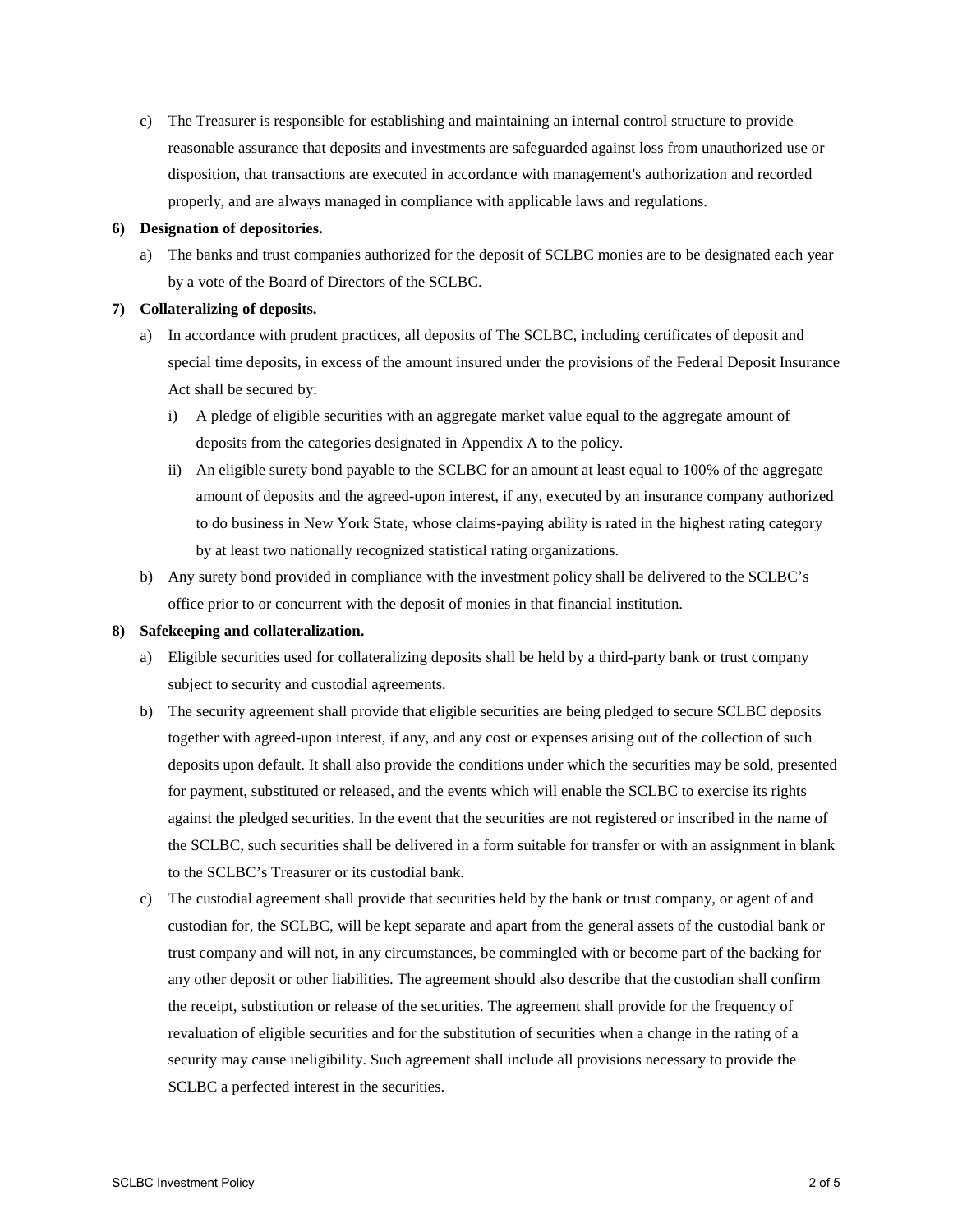# **9) Permitted investments.**

- a) In the same manner as is authorized by General Municipal Law  $\S 11$ , the SCLBC authorizes its Treasurer to invest monies not required for immediate expenditure for terms not to exceed its projected cash flow needs in the following types of investments:
	- i) Special time deposit accounts.
	- ii) Certificates of deposit.
	- iii) Obligations guaranteed by agencies of the United States of America where the payment of principal and interest are guaranteed by the United States of America.
	- iv) Obligations of the State of New York, to the extent that no more than 25% of invested monies shall be invested in obligations of the State of New York.
	- v) Obligations issued pursuant to Local Finance Law § 24 or 25 (with approval of the State Comptroller) by any municipality school district or district corporation other than the SCLBC, to the extent that no more than 15% of invested monies shall be invested in obligations issued pursuant to Local Finance Law § 24 or 25.
	- vi) Participation in a cooperative investment program with another authorized governmental entity pursuant to Article 5-G of the General Municipal Law where such program meets all the requirements set forth in the Office of the State Comptroller Opinion No. 88-46 and the specific investment program has been authorized by the SCLBC Board of Directors, to the extent that no more than 15% of invested monies, exclusive of trust and agency funds, shall be invested in obligations issued by any one approved cooperative investment program.
- b) All investment obligations shall be payable or redeemable at the option of the SCLBC within such times as the proceeds will be needed to meet expenditures for purposes for which the monies were provided and, in the case of obligations purchased with the proceeds of bonds or notes, shall be payable or redeemable at the option of the SCLBC within two years of the date of purchase. The investment maturities of monies invested from current operating funds shall be limited to 12 months or less, while the maturities of monies invested from budgetary reserve funds shall be limited to 20 months or less.

#### **10) Authorized financial institutions and dealers.**

a) The SCLBC shall maintain a list of financial institutions and dealers approved for investment purposes and establish appropriate limits to the amount of investments which can be made with each financial institution or dealer. All financial institutions with which the SCLBC conducts business must be credit worthy. Banks shall provide their most recent Consolidated Report of Condition (Call Report) at the request of The SCLBC. Security dealers not affiliated with a bank shall be required to be classified as reporting dealers affiliated with the New York Federal Reserve Bank, as primary dealers. The SCLBC's Treasurer is responsible for evaluating the financial position and maintaining a listing of proposed depositaries, trading partners and custodians. Such listings shall be evaluated at least annually.

# **11) Purchase of investments.**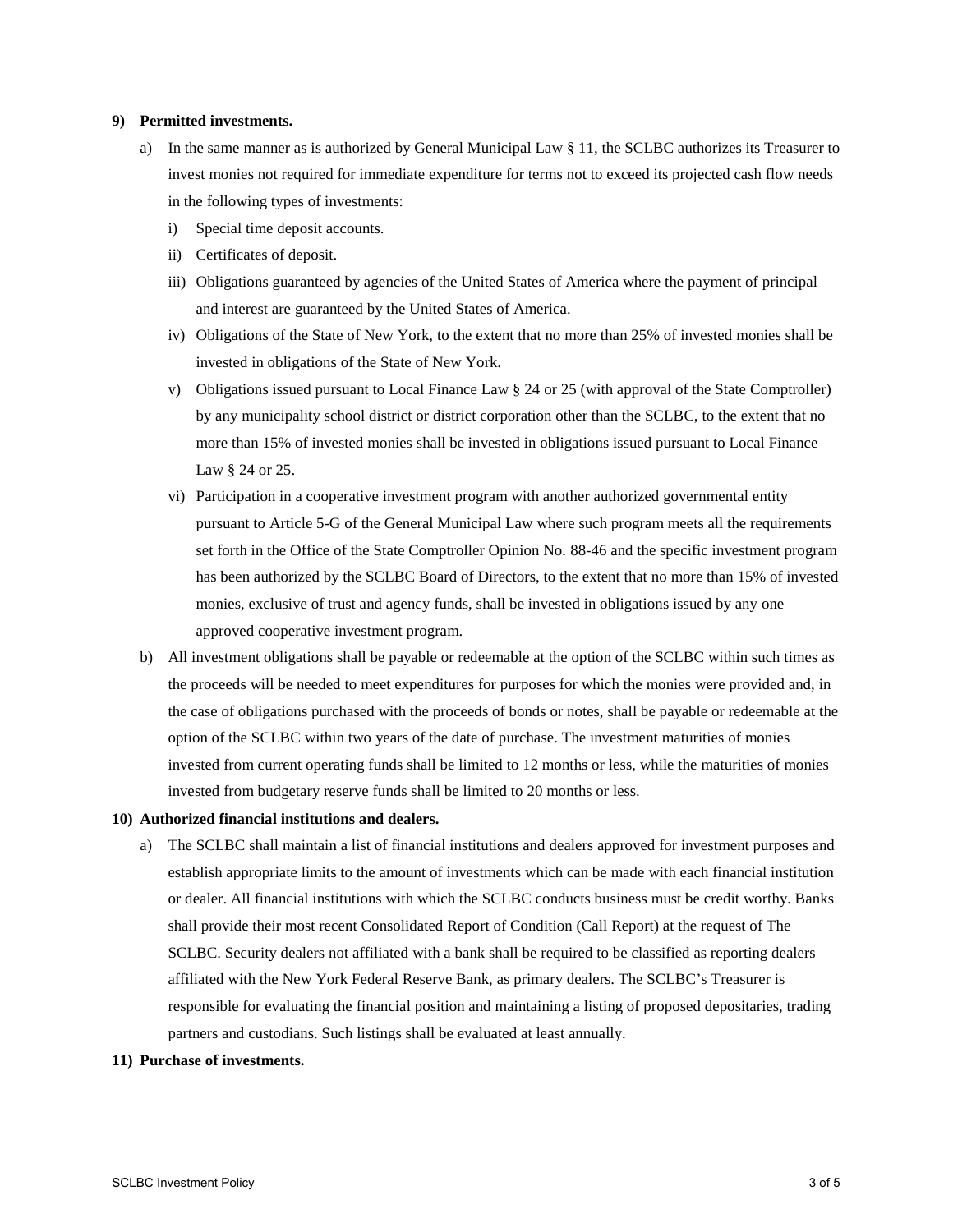- a) The SCLBC's Treasurer is authorized to contract for the purchase of investments directly, including through a repurchase agreement, from an authorized trading partner.
- b) All purchased obligations, unless registered or inscribed in the name of the SCLBC, shall be purchased through, delivered to and held in the custody of a bank or trust company.
- e) Such obligations shall be purchased, sold or presented for redemption or payment by such bank or trust company only in accordance with prior written authorization from the officer authorized to make the investment. All such transactions shall be confirmed in writing to The SCLBC by the bank or trust company.
- d) The custodial agreement shall provide that securities held by the bank or trust company, as agent of and custodian for, the SCLBC, will be kept separate and apart from the general assets of the custodial bank or trust company and will not, in any circumstances, be commingled with or become part of the backing for any other deposit or other liabilities. The agreement shall describe how the custodian shall confirm the receipt and release of the securities. Such agreement shall include all provisions necessary to provide the SCLBC a perfected interest in the securities.

#### **12) Repurchase agreements.**

- a) Repurchase agreements are authorized subject to the following restrictions:
	- i) All repurchase agreements must be entered into subject to a master repurchase agreement.
	- ii) Trading partners are limited to banks or trust companies authorized to do business in New York State and primary reporting dealers.
	- iii) Obligations shall be limited to obligations of the United States of America and obligations of agencies of the United States of America where principal and interest are guaranteed by the United States of America.
	- iv) No substitution of securities will be allowed.
	- v) The custodian shall be a party other than the trading partner.
	- vi) Repurchase agreement maturities shall be limited to 30 days or less.